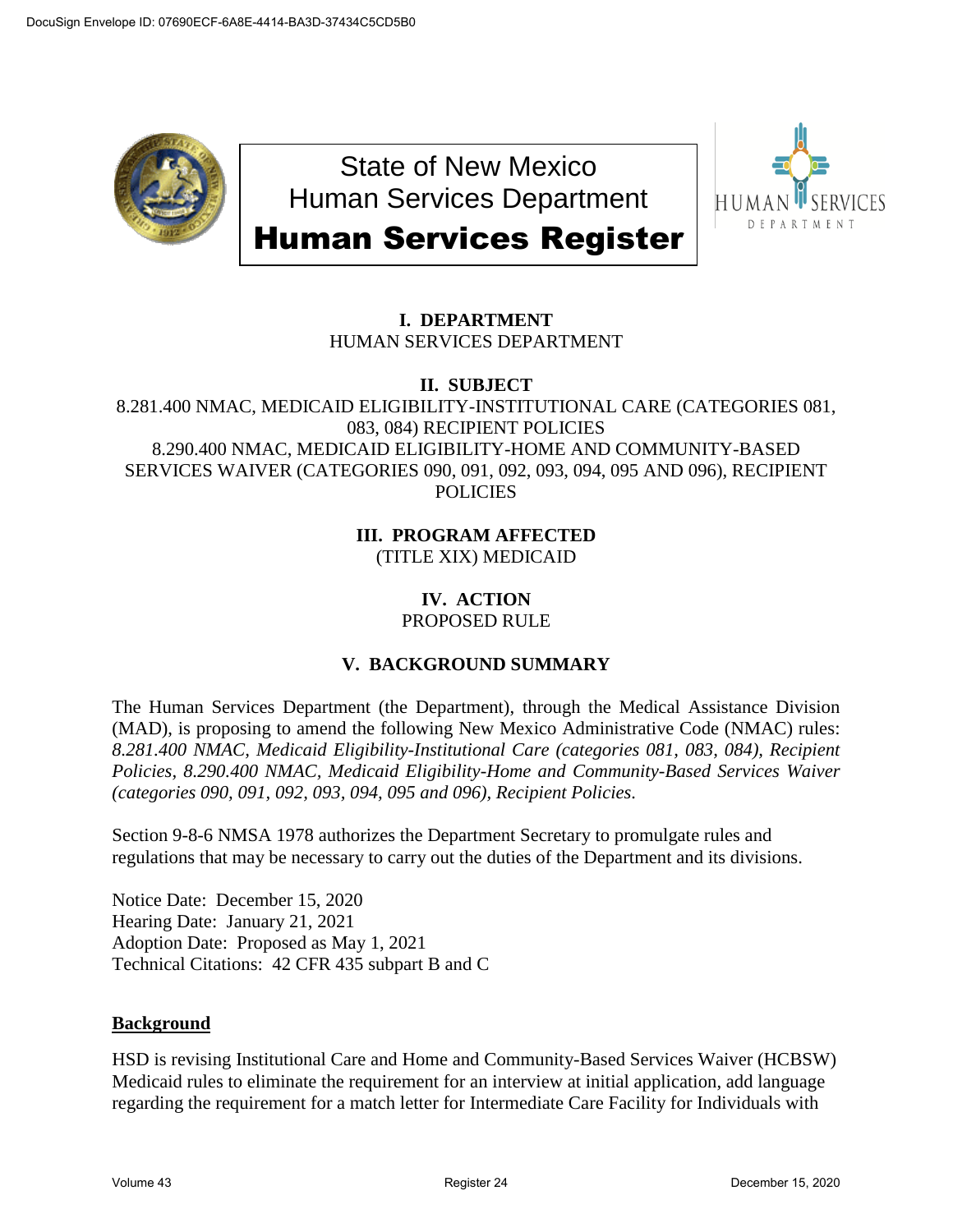Intellectual Disabilities (ICF/IID) applicants to confirm the applicant or recipient meets the definition of an individual with a developmental disability, and to add new language and delete outdated language to HCBSW rules on what constitutes an intellectual disability and related condition. HSD is revising the definitions to be a functional versus a categorical definition of developmental disability which is a national best practice.

#### **The Department is proposing to amend the rules as follows:**

#### **8.281.400 NMAC**

Section 1 is amended to add the acronym HSD for the Human Services Department.

Section 8 is revised to include the Department's current mission statement.

Section 10 is revised to change "applicant/recipient" to "applicant or recipient." This change was implemented throughout this rule for consistency.

Section 11 is revised to remove the requirement for an interview for Institutional Care Medicaid. An interview may be requested by an applicant or recipient.

Section 15 is amended to add language that to be eligible for ICF/IID applicants or recipients must obtain a match letter from the Department of Health (DOH) to confirm that he or she meets the definition of an individual with a developmental disability as determined by the DOH/Developmental Disabilities Supports Division.

#### **8.290.400 NMAC**

Section 7 was revised to delete the word "specific."

Section 8 is revised to include the Department's current mission statement.

Section 10 pertaining to the Developmental Disabilities Waiver was revised to add language regarding what constitutes an "intellectual disability."

Specific language was added to intellectual disability to define general intellectual functioning as the results obtained by assessment with one or more of the individually administered general intelligence tests developed for the purpose of assessing intellectual functioning. Significantly sub-average is defined as an intelligence quotient (IQ) of 70 or below. Adaptive behavior is defined as the effectiveness or degree with which individuals meet the standards of personal independence and social responsibility expected for age and cultural group. The developmental period is defined as the period of time between birth and the  $18<sup>th</sup>$  birthday.

Revisions were made to add language as to what constitutes a "related condition" and delete language that was no longer applicable.

Specific language was added to exclude mental illness as a related condition. Language was added to define related condition as attributable to a condition, other than mental illness, found to be closely related to an intellectual disability (ID) because this condition results in limitations in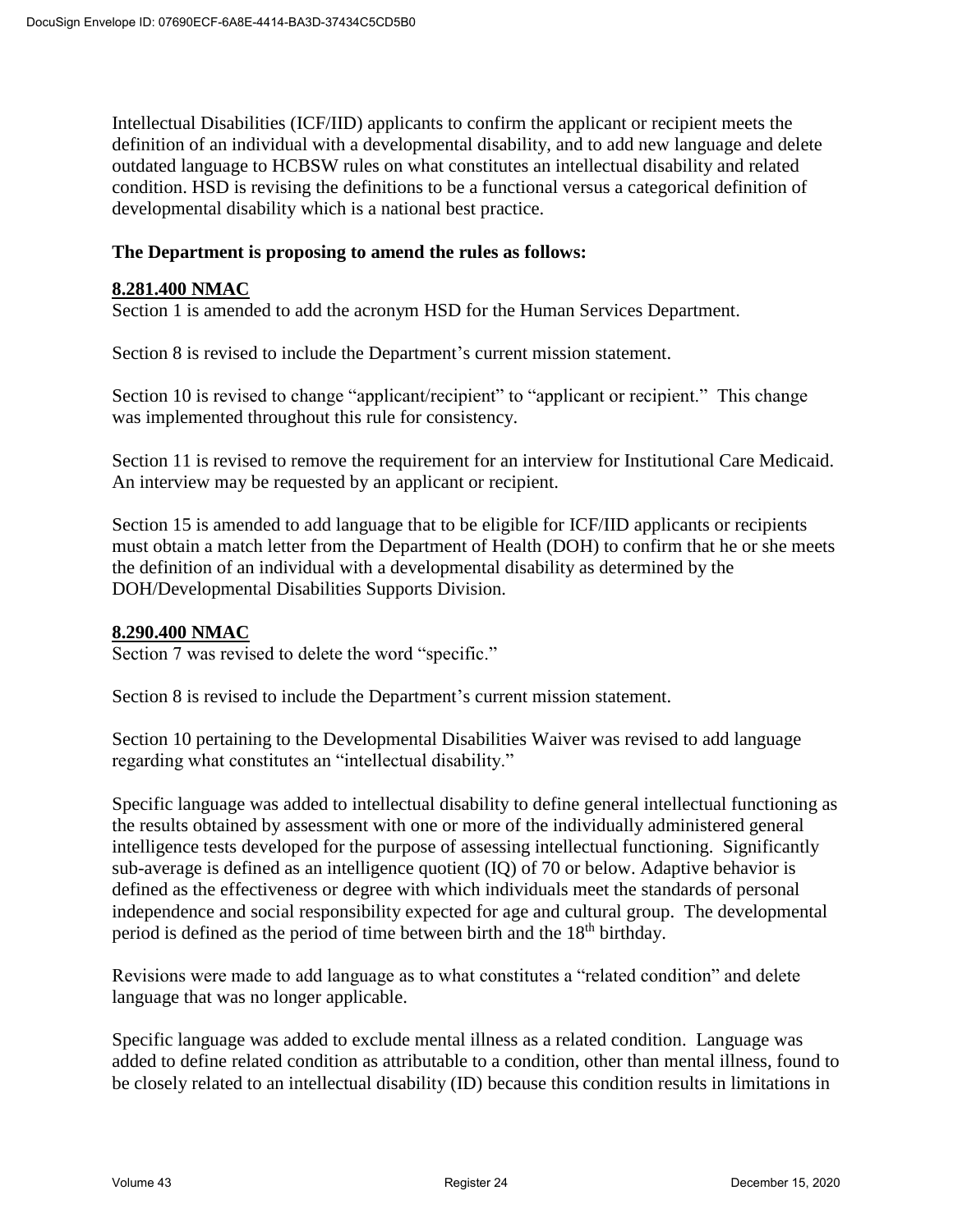general intellectual functioning or adaptive behavior similar to that of persons with an intellectual disability and requires similar treatment or services.

A related condition is manifested before the person reaches age twenty-two (22) years; is likely to continue indefinitely and results in substantial functional limitations (Adaptive Behavior scores less than or equal to 70) in three or more of the following areas: self-care, receptive and expressive language, learning, mobility, self-direction, capacity for independent living, and economic self-sufficiency.

Section 11 was amended to remove the interview requirement for home and community-based services waiver categories.

# **VI. RULE**

These proposed rule changes will be contained in 8.281.400 and 8.290.400 NMAC. This register and the proposed rule are available on the HSD website at: <http://www.hsd.state.nm.us/LookingForInformation/registers.aspx> and [http://www.hsd.state.nm.us/2017](http://www.hsd.state.nm.us/2017-comment-period-open.aspx) [comment-period-open.aspx](http://www.hsd.state.nm.us/2017-comment-period-open.aspx). If you do not have internet access, a copy of the proposed register and rule may be requested by contacting MAD at (505) 827-1337.

# **VII. EFFECTIVE DATE**

The Department proposes to implement this rule effective May 1, 2021.

### **VIII. PUBLIC HEARING**

A public hearing to receive testimony on these proposed rule changes will be held via conference call on Thursday, January 21, 2021 at 10:00 a.m., Mountain Time (MT). **Conference Number: 1-800-747-5150. Access Code: 2284263.**

If you are a person with a disability and you require this information in an alternative format or require a special accommodation to participate in the public hearing, please contact the MAD in Santa Fe at (505) 827-1337. The Department requests at least 10 working days advance notice to provide requested alternative formats and special accommodations.

Copies of all comments will be made available by MAD upon request by providing copies directly to a requestor or by making them available on the MAD website or at a location within the county of the requestor.

# **IX. ADDRESS**

Interested persons may address written comments to:

Human Services Department Office of the Secretary ATTN: Medical Assistance Division Public Comments